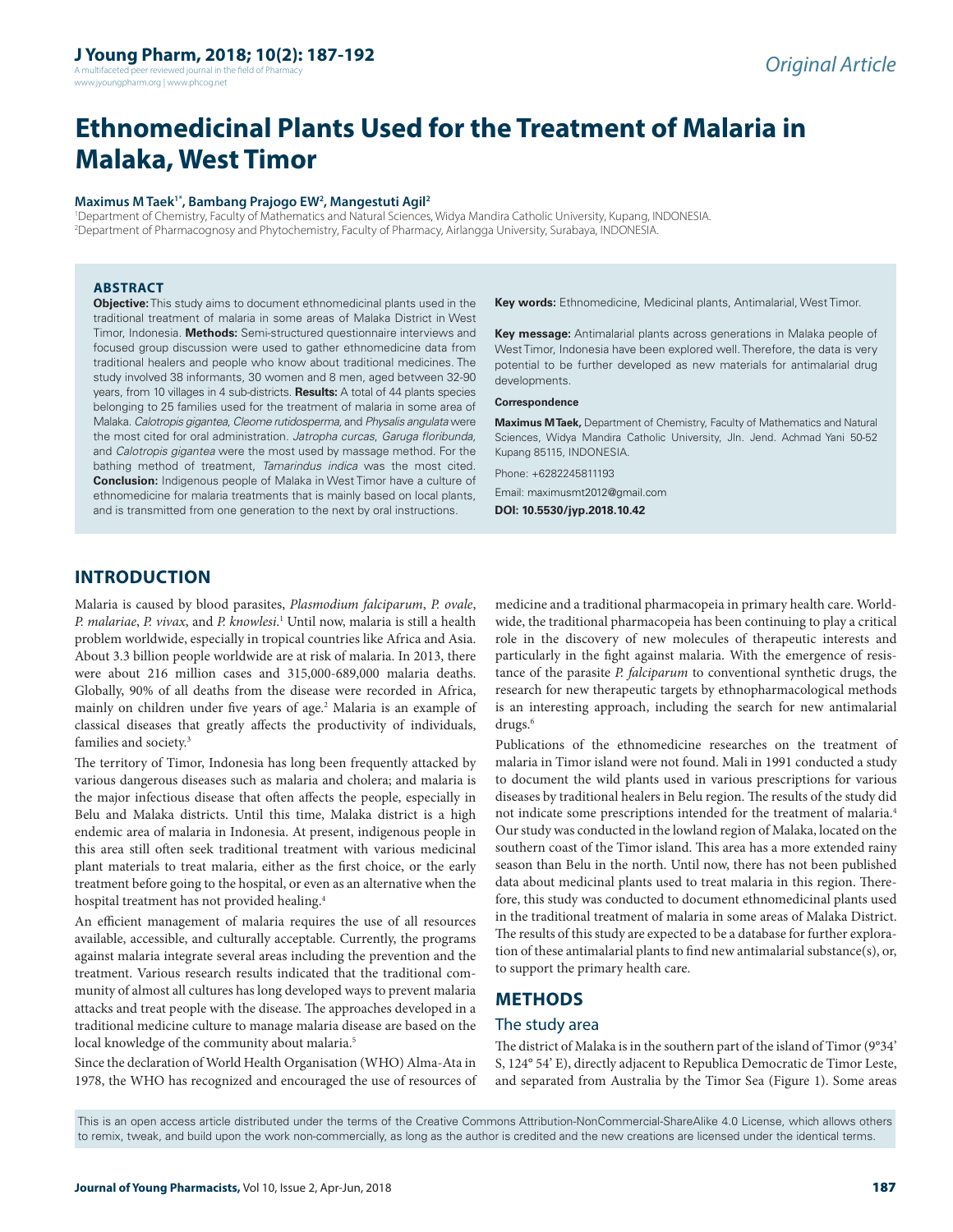of Malaka lie on the lowland, and some on the highland. The district of Malaka is divided into 12 sub-districts. The survey was conducted from April to July 2017 in the lowland region of Malaka, involved 10 villages in 4 sub-districts (Malaka Tengah, Malaka Barat, Weliman, and Wewiku). There are two rainy seasons and one dry season in this area. Three major ethnic groups are native to the area: Tetun, Dawan, and Marae. Tetun is the most massive ethnic, and this study was conducted on the people of this ethnicity.

#### Ethnomedicinal survey

Full oral semi-structured questionnaire interviews and focused group discussion were used to gather ethnomedicine data from traditional healers and people who know traditional medicine. The questions were focused on the demographic profile of the traditional healer and their knowledge of medicinal plants used in to fight malaria. Traditional healers identities consisted of, i.e. general identities (name, sex, age, educational level, language ability), knowledge origin, diagnosis method(s), and remedy (local names of the plants, used parts, the source of plants materials, remedy formulation, route of administration, dosage, and duration of the treatment).

Plant samples were collected on the field and pictures were taken to aid the identification. The identification of the plants was made firstly by comparing the plant's local name with the list of tree and shrub names from Timor,<sup>7</sup> and by comparing the picture of the plant taken on the field with the image of the plant in various plant databases available online. The herbs were also identified and verified by a botanist of the Biology Departement of Widya Mandira Catholic University in Kupang, Indonesia.

#### Data analysis

The importance of each plant in the treatment of malaria was assessed by the relative frequency of citation (RFC) calculated using the following formula:8

$$
RFC = \frac{FC}{N}
$$

where FC was the number of people who mentioned the use of the species and N the total number of individuals.

## **RESULTS**

#### Demographic data and knowledge about malaria

Investigations were conducted with 38 informants who knew antimalarial plants including 30 women and 8 men. The culture of plants used was received from parents and by personal experiences, including dreams or enlightenment of the ancestors, and learning from other traditional healers (Table 1).

Traditional healers in the study area have classified malaria as a "hot body or high body temperature" disease, with some primary clinical signs that include fever, chills, and spleen enlargement. According to their local knowledge, malaria is caused mainly by eating or drinking too many sweet foods or beverages. The foods are sugarcane, banana, fried- or roasted corn, and young coconut. Otherwise, it is also caused by being too long in the water (rice fields, an excessive bathing, under the rain), under the hot sun, and because of tiredness.

The malaria treatment is done in three ways such as massage, bathing, and taking oral medicines. All three are done by using ingredients of medicinal plants. These three ways of treatment can be applied at once to the patient, but most healers have recommended massage and bathing, especially for infants and children. On average, the treatment is performed for at least three to four days.

#### Plants used for the treatment of malaria

Informants mentioned a total of 44 plant species belonging to 25 families for curing malaria (Table 2). Fabaceae/Leguminosae were the most represented family with six species, followed by Apocynaceae, Euphorbiaceae, and Rutaceae with four species each. Also, 21 families were represented by only one species each (Figure 2). Most of those medicinal plants are wild and non-cultivated plants, which obtained from forests or fields around the village (75.00%). Only a few plants are cultivated in the home garden (20.45%), such as *Carica papaya, Averrhoa bilimbi, Basillicum polystachyon, Ocimum americanum, Ruta graveolens, Citrus aurantifolia, Solanum lycopersicum, Acorus calamus*, and *Sesbania grandiflora*. Some of them obtained from the traditional local market (4.55%), i.e. *Allium cepa* (onion) and *A. sativum* (garlic) (Figure 3). Twenty two (22) species were used in various prescriptions for oral administration, 32 were used for massage, and 6 were used as ingredients of bath water. One species can be used in more than one way of treatment (Figure 4).

The calculated RFC indicated that species such as *Calotropis gigantea, Cleome rutidosperma, Physalis angulata, Jatropha curcas, Garuga floribunda* and *Tamarindus indica* were the most used in the traditional medicine for the treatment of malaria in Malaka District. *C. gigantea*  (RFC=0.53), *C. rutidosperma* (RFC=0.45) and *P. angulata* (RFC=0.45) were the most used for oral administration. *J. curcas* (RFC=0.61), *G. floribunda* (RFC=0.55), and *C. gigantea* (RFC=0.53) were the most used to treat malaria patient by the massage method. And, *T. indica*  (RFC=0.47) was the most used in the bathing method of the treatment (Table 2).

The parts of plants used could be either the leaves (52%), stem bark (18%), roots (14%), bulbs (2%), cloves (4%), seeds (2%), heartwood (2%), rhizome (2%), fruit (2%), or whole plants (4%) (Figure 5). The



**Figure 1:** Map of Timor island showing the study area, District of Malaka.



**Figure 2:** Antimalarial plants species distribution among families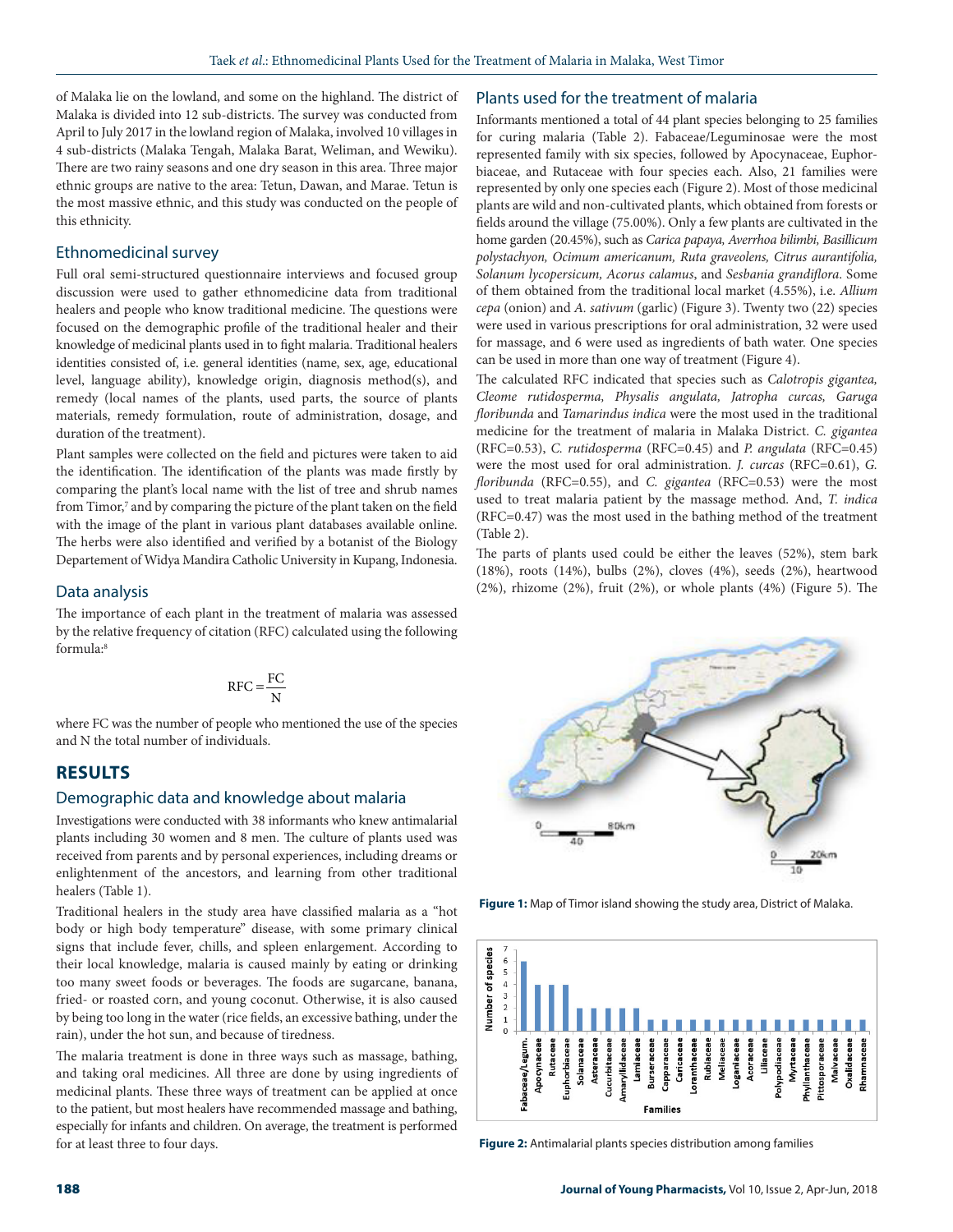

**Figure 3:** Source of antimalarial plants species used by traditional healers in Malaka



**Figure 4:** Methods of remedies administration in the treatment of malaria in Malaka



**Figure 5:** Proportion of different plants parts used in the treatment of malaria in Malaka

recipes for remedy could be a single or a combination of various species of plants or plant parts. To prepare a plant material into medicine, it was processed simply, for example crushing and mixing with a little amount of water or oil for massage; soaking the whole or ground for a mixture of bath water; or boiling with water for a drink. The recipes for a drink or oral administration, in general, the amount of plant material and the volume of water used were not precisely defined. The dosage was ranged from two to three doses per day for the oral administration, and one to twice per day for massage and bathing methods.

#### **Table 1: Demographic data of the informants (***N***=38)**

|                                         | Group                   | $\mathbf N$  | $\%$  |
|-----------------------------------------|-------------------------|--------------|-------|
| Gender                                  | Male                    | 8            | 21.05 |
|                                         | Female                  | 30           | 78.95 |
| Age                                     | Less than 40 years      | 1            | 2.63  |
| Educational background                  | $41 - 50$               | 3            | 7.89  |
|                                         | $51 - 60$               | 7            | 18.42 |
|                                         | 61-70                   | 7            | 18.42 |
|                                         | More than 71 years      | 20           | 52.63 |
|                                         | Illiterate              | 29           | 76.32 |
|                                         | Primary level           | 3            | 7.89  |
|                                         | Secondary level         | 3            | 7.89  |
|                                         | High educational lecel  | 3            | 7.89  |
| Language ability                        | Tetun (local languange) | 30           | 78.95 |
| Profession                              | Tetun and Indonesian    | 8            | 21.05 |
|                                         | Farmer or household     | 37           | 97.37 |
|                                         | Officer                 | $\mathbf{1}$ | 2.63  |
| Mode of acquisition of<br>the knowledge | Inheritance             | 31           | 81.58 |
|                                         | Personal experience     | 7            | 18.42 |

# **DISCUSSION**

Methods of the disease's treatments that developed in a traditional medical culture were based on the local knowledge of the people about the disease. Indigenous people in Malaka thought that the causes of malaria are sugary (sweet) foods and beverages, being too long in wet places or under the sun, and tiredness. Such understanding was also found in indigenous societies in Africa.<sup>9</sup> In our study, no informants have linked malaria with mosquito bites. Mosquitoes were considered as insects that make uncomfort feelings because of their sounds and bites, but were not regarded as the carriers of malaria.

Indigenous people in Malaka were very familiar with the term "malaria," but they classified malaria just as "hot body" or fever. Therefore, most treatments given to malaria patient were the simple home-based management of illness, such as massage and bathing. Traditional healers usually help malaria patient with massage and bathing as the first option to reduce heat. The ingredient for a drink is generally given if those two ways of treatment did not become successful in healing.

This study revealed that plants of families Fabaceae/Leguminosae, Apocynaceae, Euphorbiaceae, and Rutaceae were particularly well known by the interviewees. The plants were widely used and have contributed to malaria treatments, used either alone or in combination with other species. The bibliographic studies indicated that some of the plants recorded in this study were also used for the treatment of malaria in other parts of Indonesia as well as in other countries. *Alstonia scholaris*, *Blumea balsamifera*, *Carica papaya*, *Cassia fistula*, *C. siamea*, *Morinda citrifolia*, *Momordica charantia*, *Phylanthus niruri*, and *Strychnos ligustrina*, were also used as a traditional antimalarial in Java and Sumatra.10,11 The traditional usage of *G. floribunda*, *Zyzyphus timorensis*, *Wrightia calycina*, *Wrightia pubescens*, *Syzygium cumini*, and *Pittosporum timorense*  in the treatment of malaria is reported here for the first time.

Daily consumption of *Carica papaya* leaves as a green, vegetable and herbal decoction is common in some parts of Indonesia in order to prevent malaria.12 *C. papaya* leaf extract showed good *in vivo* and *in vitro* antimalarial activities.13,14 *Ocimum* sp., *P. niruri*, *Aegle marmelos* and *M. charantia* were also used in India as antimalarials; and showed good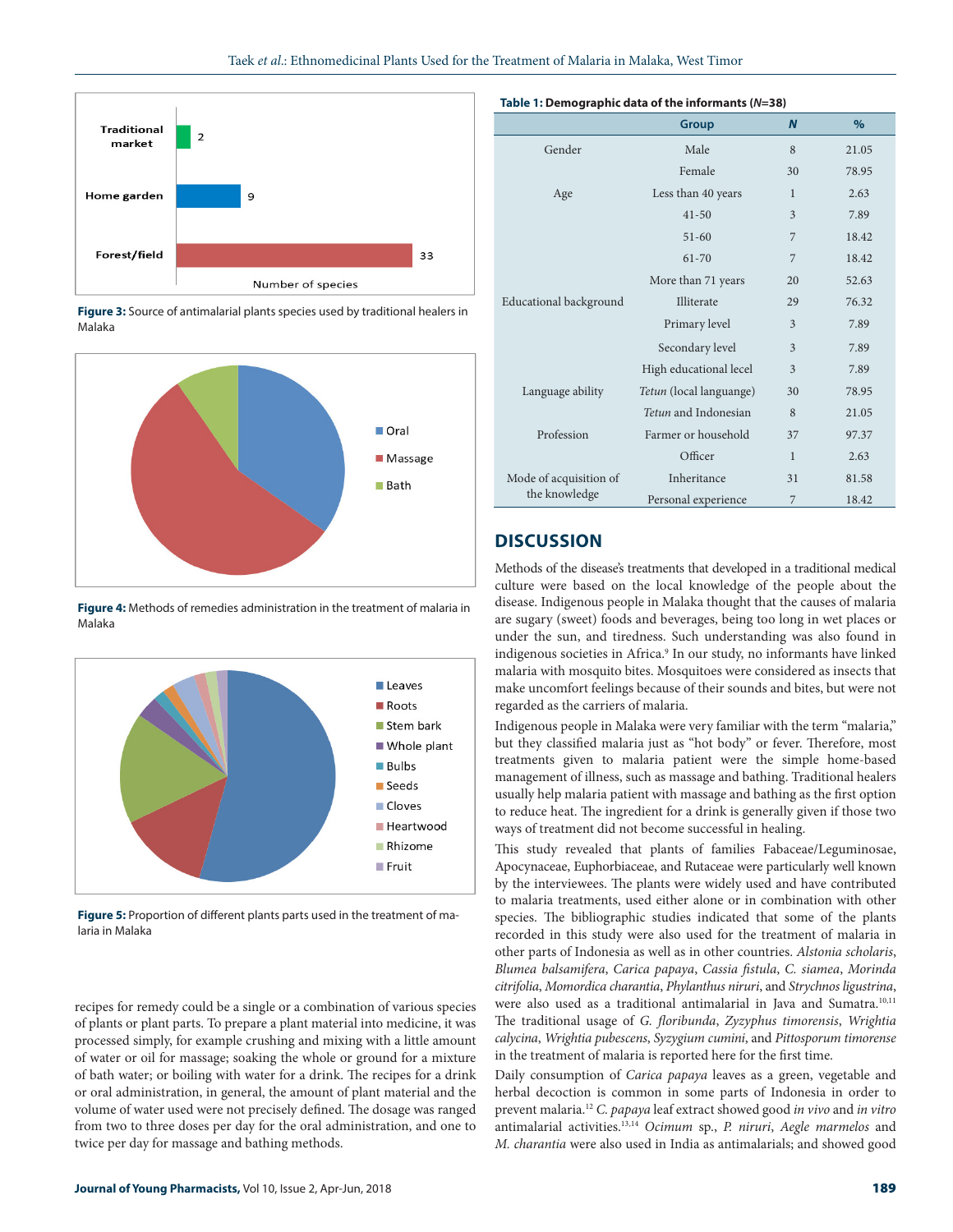#### **Table 2: Plant species used in the treatment of malaria in Malaka**

| <b>Local name</b>     | <b>Scientific name</b>                 |                          | <b>Relatif frequency of citation,</b> |                |             |
|-----------------------|----------------------------------------|--------------------------|---------------------------------------|----------------|-------------|
|                       |                                        | <b>Plant's part used</b> | $RFC (N=38)$                          |                |             |
|                       |                                        |                          | Oral                                  | <b>Massage</b> | <b>Bath</b> |
| Ai bakumoru           | Strychnos ligustrina (Loganiaceae)     | Heartwood                | 0.03                                  |                |             |
| Ai feto               | Pittosporum timorense (Pittosporaceae) | <b>Bark</b>              |                                       | 0.03           |             |
| Aimalae buan          | Syzygium cumini (Myrtaceae)            | Leaves                   |                                       | 0.03           |             |
| Ai moe lalek          | Mimosa pudica (Fabaceae)               | Roots, leaves            |                                       | 0.03           |             |
| Aruda                 | Ruta graveolens (Rutaceae)             | Leaves                   |                                       | 0.05           |             |
| Ai sisi               | Zyzyphus timorensis (Rhamnaceae)       | Leaves                   | 0.03                                  | 0.03           |             |
| Asulerok              | Atalantia trimera (Rutaceae)           | Leaves                   |                                       | 0.03           |             |
| <b>Babotore</b>       | Physalis angulata (Solanaceae)         | Roots, leaves            | 0.45                                  |                |             |
| Badut malaka mean     | Jatropha gossypifolia (Euphorbiaceae)  | Leaves                   |                                       | 0.03           |             |
| Badut malaka mutin    | Jatropha curcas (Euphorbiaceae)        | <b>Bark</b>              | 0.05                                  | 0.61           | 0.03        |
| Badut mi              | Aleuritas moluccana (Euphorbiaceae)    | Seeds                    |                                       | 0.03           |             |
| <b>Besak</b>          | Acacia leucophloea (Leguminosae)       | <b>Bark</b>              | 0.03                                  |                |             |
| Blidin lotu           | Averrhoa bilimbi (Oxalidaceae)         | Leaves                   |                                       |                | 0.03        |
| Bria fuik             | Momordica sp. (Cucurbitaceae)          | Leaves                   |                                       | 0.03           |             |
| Derok masin           | Citrus aurantifolia (Rutaceae)         | Leaves                   |                                       | 0.08           |             |
| Dila                  | Carica papaya (Caricaceae)             | Leaves                   | 0.08                                  |                |             |
| Dilabutak, dilafatu   | Aegle marmelos (Rutaceae)              | Bark, leaves, roots      | 0.08                                  | 0.11           |             |
| Fafok                 | Blumea balsamifera (Asteraceae)        | Leaves                   |                                       | 0.03           |             |
| Feu                   | Garuga floribunda (Burseraceae)        | <b>Bark</b>              | 0.03                                  | 0.55           |             |
| Fuka                  | Calotropis gigantea (Apocynaceae)      | Roots, leaves            | 0.53                                  | 0.53           |             |
| Kabasa                | Coccinia grandis (Cucurbitaceae)       | Leaves                   | 0.03                                  |                |             |
| Kabidawa              | Ceiba pentandra (Malvaceae)            | Leaves                   |                                       | 0.03           |             |
| Kala mean             | Sesbania grandiflora (Fabaceae)        | Leaves                   |                                       | 0.03           |             |
| Kaut                  | Solanum lycopersicum (Solanaceae)      | Leaves                   |                                       | 0.03           |             |
| Kbau kbas, krau kidan | Elephantopus scaber (Asteraceae)       | Leaves                   |                                       | 0.03           |             |
| Klan                  | Breynia cernua (Phyllanthaceae)        | Leaves                   |                                       | 0.03           |             |
| Knuan                 | Acorus calamus (Acoraceae)             | Rhizome                  |                                       | 0.08           |             |
| Kroti                 | Alstonia scholaris (Apocynaceae)       | <b>Bark</b>              | 0.08                                  |                |             |
| Krui                  | Cassia siamea (Fabaceae)               | Leaves                   | 0.03                                  |                |             |
| Lakaur                | Cleome rutidosperma (Capparaceae)      | Whole plant              | 0.45                                  | 0.47           |             |
| Lalima, liman tohar   | Cassia fistula (Fabaceae)              | Bark                     | 0.05                                  | 0.03           |             |
| Lalitin feto          | Wrightia pubescens (Apocynaceae)       | Leaves, roots, bark      | 0.05                                  |                | 0.03        |
| Lalitin mane          | Wrightia calycina (Apocynaceae)        | Leaves, roots            | 0.03                                  | 0.05           |             |
| Lisa mutin            | Allium sativum (Amaryllidaceae)        | Clove                    |                                       | 0.03           |             |
| Lisa mean             | Allium cepa (Amaryllidaceae)           | Clove                    |                                       | 0.11           |             |
| Manliras              | Drynaria quercifolia (Polypodiaceae)   | Bulb                     |                                       | 0.03           |             |
| Nenuk                 | Morinda citrifolia (Rubiaceae)         | Leaves, fruit, bark      | 0.03                                  |                |             |
| Renes                 |                                        |                          |                                       |                |             |
|                       | Phylanthus niruri (Euphorbiaceae)      | Whole plant              | 0.03                                  |                |             |
| Samer                 | Melia dubia (Meliaceae)                | Bark                     | 0.03                                  |                | 0.03        |
| Silasi mutin          | Basillicum polystachyon (Lamiaceae)    | Leaves                   |                                       | 0.03           |             |
| Silasi mean           | Ocimum americanum (Lamiaceae)          | Leaves                   |                                       | 0.03           |             |
| Sukaer                | Tamarindus indica (Fabaceae/Legum.)    | Leaves                   | 0.03                                  | 0.11           | 0.47        |
| Taborut               | Lilium sp. (Liliaceae)                 | Leaves, bulb             |                                       | 0.05           | 0.03        |
| Tau tiu ten           | Loranthus sp. (Loranthaceae)           | Leaves                   | 0.03                                  | 0,03           |             |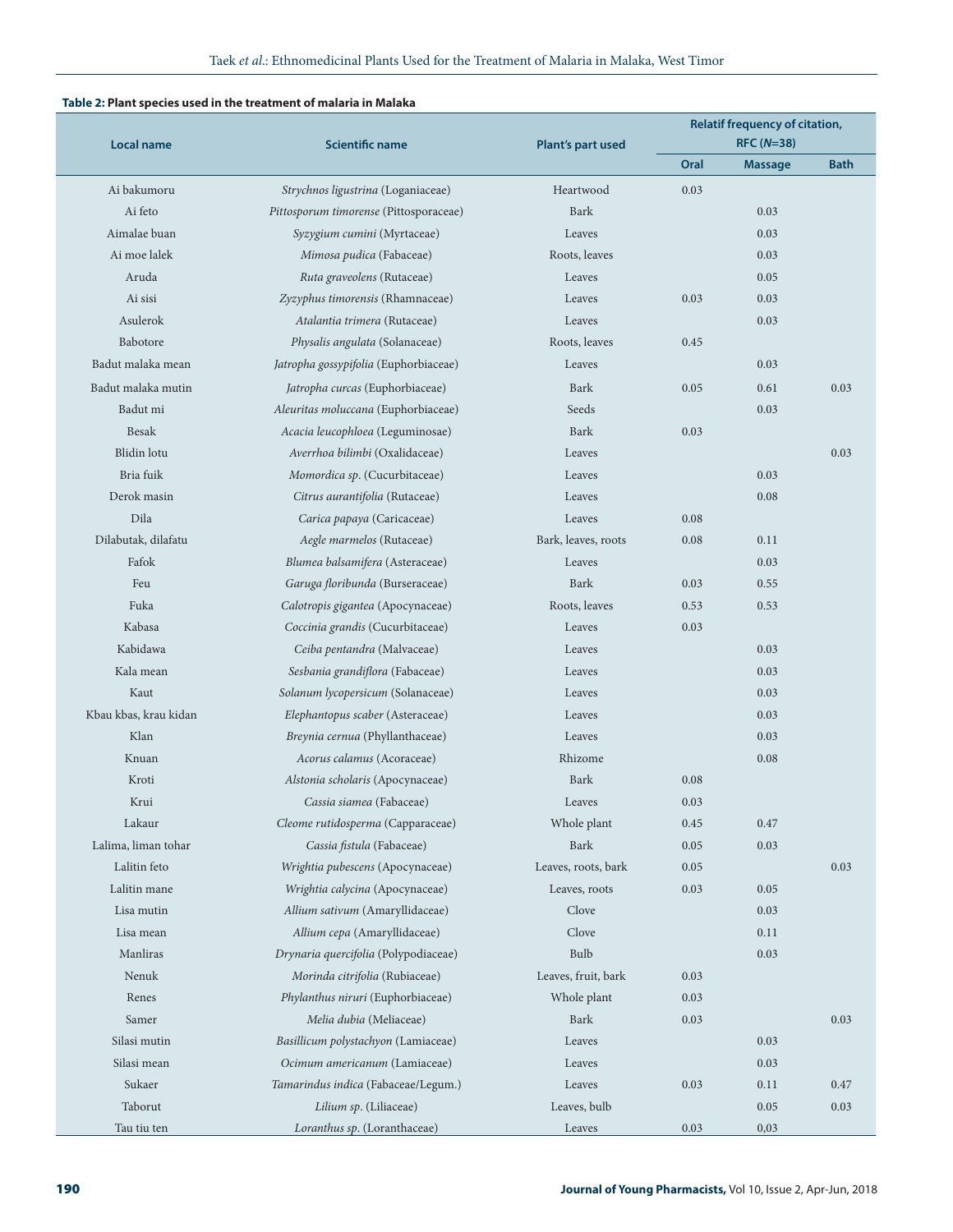antiplasmodial activity against *P. falciparum in vitro*. 14,15 Three species in this research with the highest RFC values for oral use, namely *C. gigantea*, *C. rutidosperma* and *P. angulata* are also known as traditional antimalarial medicine in Africa, Asia, and America. In the evaluation of their antimalarial activity, the extracts of *C. gigantea* and *P. angulata* showed a strong activity (IC<sub>50</sub> value <10 μg/mL) against *P. falciparum*. An ethanolic extract of *C. rutidosperma* showed a moderate activity  $(IC_{50} 34.4 \mu g/mL)$ , although the aqueous extract was found to be inactive (IC<sub>50</sub> >100 μg/mL).<sup>16-19</sup> *J. curcas* and *T. indica* are also used in the traditional treatment of malaria in Africa. Studies on the antimalarial activity of *J. curcas* leaf and *T. indica* bark and fruit extracts showed that they both were active to inhibit the growth of *Plasmodium*. 20,21,22

The antimalarial activity of various plant extracts is contributed by various secondary metabolite compounds such as terpenoids, iridoids, alkaloids, cardenolides, flavonoids, coumarins, phenolics, polyacetylenes, xanthones, quinones, steroids, lignans, tannins and saponins contained in any plant extract.<sup>23</sup>

Most plant materials used were prepared for the treatment by massage (56%), followed by drink (34%), and bath (10%). Medicinal plants used for massage and bath such as *G. floribunda*, *C. gigantea*, *J. curcas*, *T. indica* and *C. rutidosperma* are considered as "cold" plants that work to lower the body's high temperature. However, there are also medicinal plants for massage that are hot, such as *Ruta graveolens*, *Zyzyphus timorensis*, *Acorus calamus*, *Basillicum polystachyon*, *Ocimum americanum*, *Allium cepa*, and *A. sativum*, which helps to increase body temperature and forces the body to produce sweat, so the temperature of the body will fall back to normal. Many plants used for the oral administration have bitter taste. Indigenous people in Malaka thought that malarial medicine must be bitter, as opposed to sweety foods and drinks that they consider to be the cause of malaria. This concept of drug-disease disagreement properties (cold-hot, bitter-sweet) seems like a basic- and universal concept shared by many traditional systems of medicine around the world.<sup>24</sup> Most of the plants used as medicines were obtained from forests or fields around the village (75%). The indigenous people believe that wild- or uncultivated plants have more "healing power" (efficacy) than cultivated plants. Some studies have linked this concept with the differences in environmental pressures faced by plants. Because of biotic and abiotic

stresses, such as temperature, light intensity, herbivory- and microbial attacks, plants generated defensive mechanisms, triggering many complex biochemical processes. Non-cultivated plants generally face higher environmental pressures than cultivated plants, and then, they often produce secondary metabolites that have better pharmacological properties.<sup>25</sup>

Leaves were the most used part of the plant (52%). This fact deals with "*ai tahan*" (means leaf), the local term used by the Tetun ethnic community to mentions their traditional medicines. In a scientific explanation, leaves are the main photosynthetic organ and, therefore, tanks and photosynthesizes exudates containing secondary bioactive compounds that protect against external aggressions. These compounds have medicinal values for human body.<sup>26</sup>

In this study, about 90% of informants are aged over 50 years old. Consequently, there is an urgent need for documentation of their invaluable knowledge. The educational level of the informants was low; many traditional healers were illiterate (76.32%), and consequently could not document their practice. The inheritance (81.58%) was the major source of knowledge acquisition, and therefore, it is advocated that the knowledge of the disease acquired by inheritance must be documented in writing for a future generation.

#### **CONCLUSION**

Indigenous people of Malaka in West Timor have a culture of ethnomedicine for malaria treatments that is mainly based on local plants and is transmitted from one generation to the next by oral instructions. The investigation results have identified 44 species commonly used in traditional medicines of the people of Malaka to treat malaria. These medicinal plants may probably contain undiscovered antimalarial properties, which can serve as a template for the production of antimalaria drugs from indigenous plants in Malaka. The recording and preservation of the local knowledge in writing have become a vital scientific and cultural importance. This study also highlighted the potential sources for the development of new and local antimalarial drugs from indigenous medicinal plants found in Malaka.

## **ACKNOWLEDGEMENT**

We thankful to the Directorate of Research and Community Service, Ministry of Research, Technology and Higher Education, Republic of Indonesia, for the financial support. We are indebted to all the tribal informants who have participated and provided their valuable knowledge relevant to this work.

#### **CONFLICT OF INTEREST**

We declare that we have no conflict of interest.

#### **ABBREVIATIONS**

**RFC:** Relative Frequency of Citation.

#### **REFERENCES**

- 1. Roy A, Thamizhmani R, Raj RV, Pulikkottil S. Mixed infection of *Plasmodium falciparum* and *Plasmodium vivax* and unusual presentations of vivax malaria in the Andaman Islands-case reports. Asian Pac J Trop Dis. 2015:5(5):418-20.
- 2. World Health Organization. World Malaria Report 2014. Geneva, Switzerland: WHO Press. 2014.
- 3. Saxena S, N Pant, DC Jain, RS Bhakuni. Antimalarial agents from plant sources. Current Sci. 2003:85(9):1314-26.
- 4. Maximus M, Mali S. Plants in a*i tahan*; traditional medicine of the Tetun ethnic community in West Timor Indonesia. Proc 7<sup>th</sup> Annual Basic Science Int. Conf. 7-8 March. 2017;71-6.
- 5. Idowu OA, Mafiana CF, Sotiloye D. Traditional birth home attendance and its implications for malaria control during pregnancy in Nigeria. Transactions Royal Soc of Trop Med Hyg. 2008;102(7):679-84.
- 6. World Health Organization. Factsheet No. 134. Traditional Medicine. Geneva, Switzerland: WHO Press. 2008.
- 7. Drees EM. List of tree and shrub names from Timor. Balai Penyelidikan Kehutanan, Bogor. 1950;20-4.
- 8. Agbodeka K, HE Gbekley, SD Karou, K Anani, A Agbonon, T Tchacondo, *et al*. Ethnobotanical study of medicinal plants used for the treatment of malaria in the plateau region, Togo. Pharmacognosy Res. 2016;8(1):S12-S8.
- 9. Nyamongo IK. Lay people's responses to illness: an ethnographic study of antimalaria behavior among the Abagusii of Southwestern Kenya. Dissertation, University of Florida. 1998.
- 10. Trimurningsih S, Matsuura H, Takahashi K, Yamasaki M, Yamato O. Evaluation of the inhibitory activities of the extract so Indonesian traditional medicinal plants against *Plasmodium falciparum* and *Babesia gibsoni*. J Vet Med Sci. 2005;67(8):829-31.
- 11. Abdillah S, Tambunan RM, Sinaga YM, Farida Y. Ethnobotanical survey of plants used in the traditional treatment of malaria in Sei Kepayang, Asahan of North Sumatera. Asian Pacific J Trop Med. 2014;S1:104-7.
- 12. Elfahmi E, Woerdenbag HJ, Kayser O. *Jamu*: Indonesian traditional herbal medicine towards rational phytopharmacological use. J Herb Med. 2014;4(2):51-73.
- 13. Okpe O, Habila N, Ikwebe J, Upev VA, Okoduwa SI, Isaac OT. Antimalarial Potential of *Carica papaya* and *Vernonia amygdalina* in Mice Infected with *Plasmodium berghei.* J Trop Med. 2016. 8738972.
- 14. Venkatesalu V, Gopalan N, Pillai CR, Singh V, Chandrasekaran M, Senthilkumar A, *et al*. *In vitro* anti-plasmodial activity of some traditionally used medicinal plants